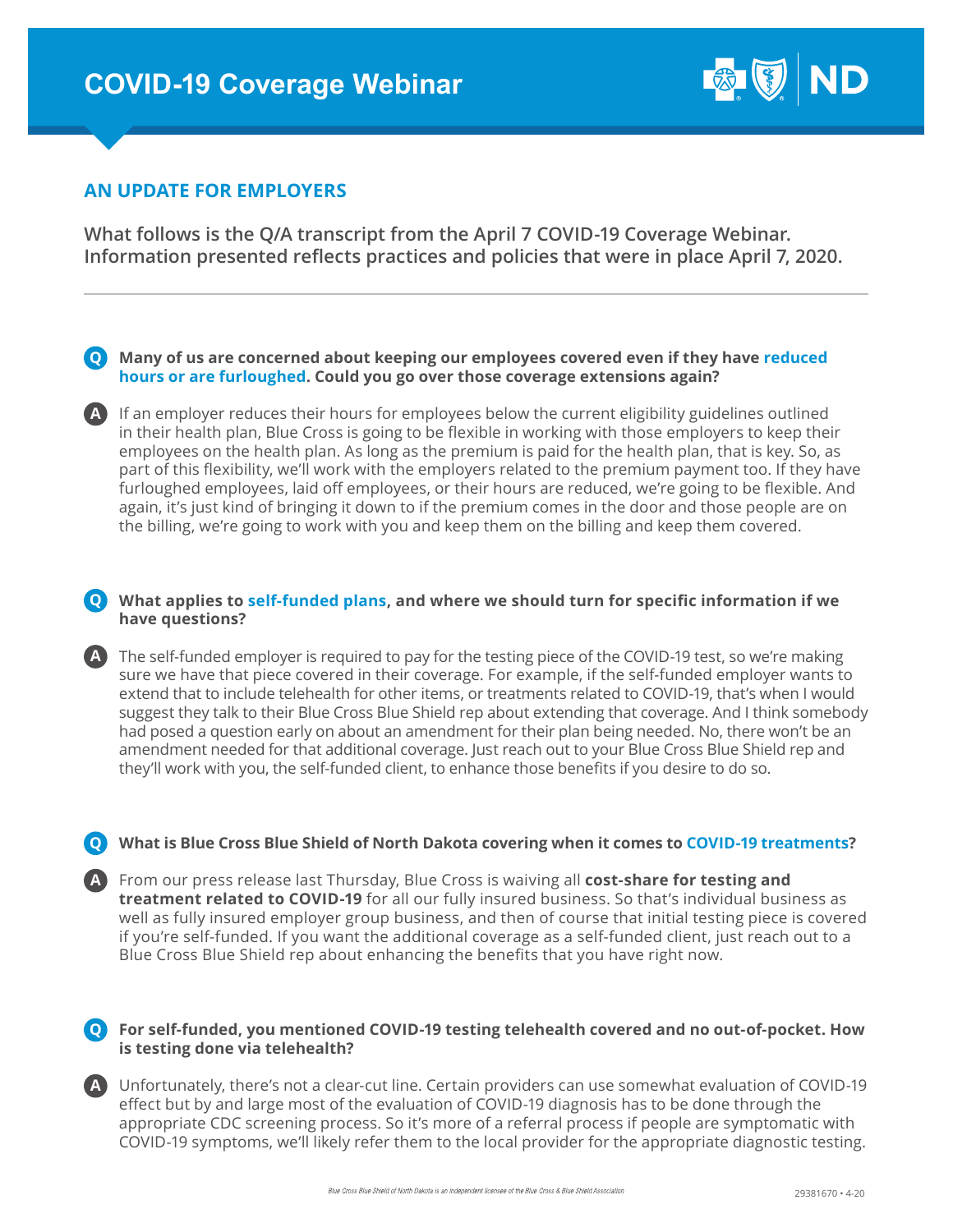# **Is Amwell cost only waived if visit is COVID-related? Q**



### **When will Blue Cross Blue Shield begin paying for telehealth for counseling? Q**

Currently for our fully insured clients, those costs are waived during the COVID-19 period. For self-**A** funded clients, those clients can make that election to waive that so the member has no out-of-pocket experience. But we know it's an important vehicle to have an app address behavioral health needs. So we ask that self-funded clients talk to their account management team from Blue Cross Blue Shield North Dakota. For self-funded, those telehealth visits are all currently waived for behavioral health.

### **So in the event of a COVID-19 diagnosis, out-of-pocket costs are waived. Q Does this include deductibles?**

On April 2, we informed folks that we would be waiving cost-shares for all co-pay, deductible, **A** co-insurance for all COVID-related treatments, testing and treatment. And that, again, was for all fully insured business, whether it be individual plans or employer group.

### **Is this information being shared with our staff through Blue Cross Blue Shield, or should we be Q sharing as business managers and HR leads?**

A As far as sharing information, we can certainly make sure that internal staff has the information provided here, whether or not they were part of a distribution list to begin with.

#### **NOTE: Please send employees to BCBSND.com/COVID-19 for the most up-to-date information.**

I would encourage you to share any applicable information with your staff as well as it relates to this webinar. So the answer to the second part of her question, if Blue Cross is sharing, how are you communicating this out, I think you answered that, we could add them to the email distribution list if that was something you would like.

#### **What are options for those losing jobs and employer-provided coverage that can't afford Q COBRA? Does North Dakota unemployment or CARES offer help?**

There may be assistance through the CARES act, but I know that this would be a qualifying event **A** if they lose their job so they certainly could check at Healthcare.gov to see if they would qualify for the APTC, the tax credit available to them enrolling with individual coverage. Employees can contact BCBSND agents to help them check on this by calling their local office, or 701-280-BLUE.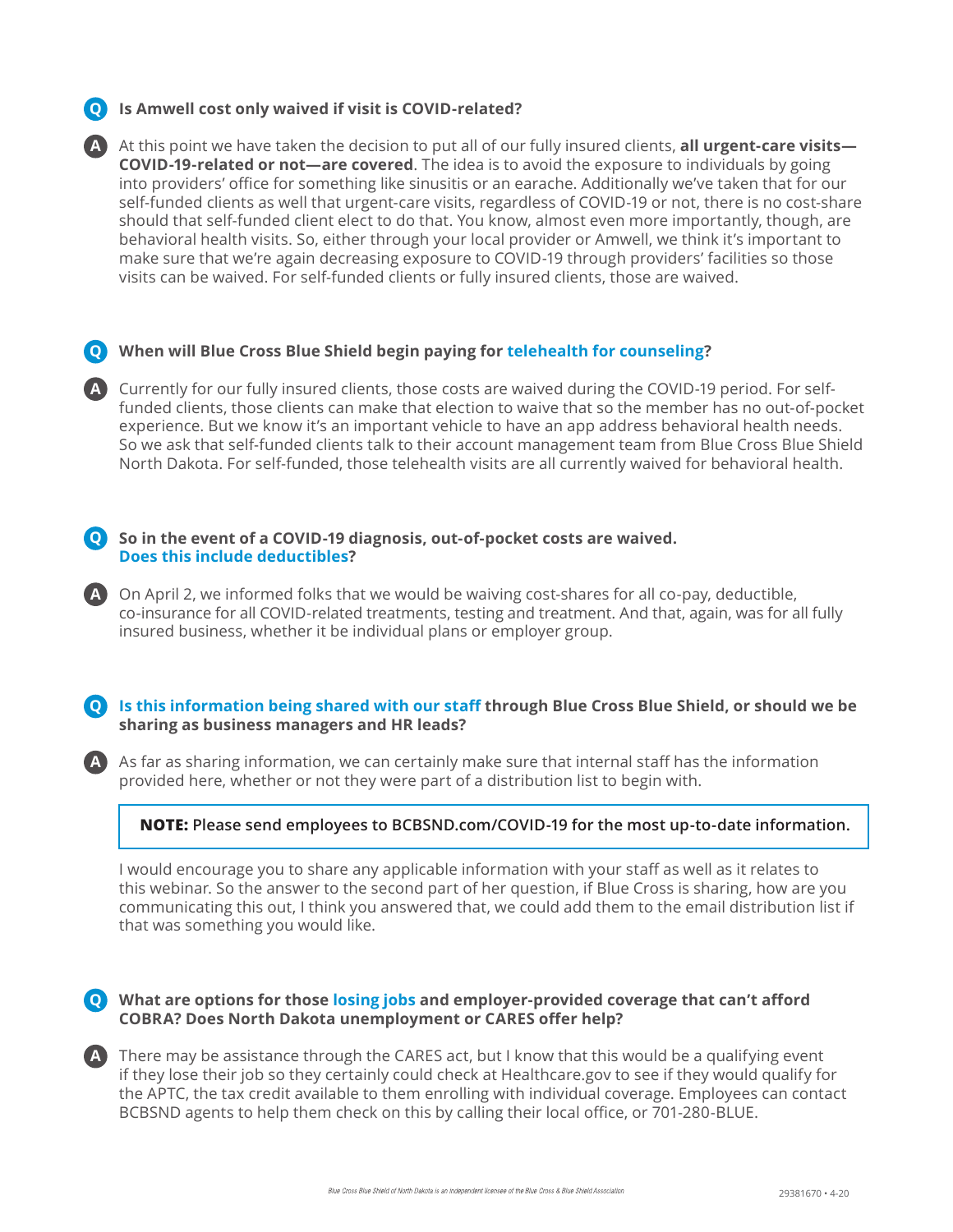**Related to COVID-19 diagnosis, can you elaborate on no cost-sharing? This attendee has an Q HDHP—high-deductible health plan. Is the deductible waived if I'm hospitalized?**

A According to our press release from April 2, it does appear that all cost-shares are waived including co-pay, co-insurance and deductible, and they'll be paid at the in-network rate. So that out-of-pocket cost includes incremental medical co-pays, deductibles, co-insurance charges related to any treatment of COVID-19.

### **And then, the last part of this question was, if we could explain any differences between Q in-network and out-of-network providers as it relates to that.**

From the statement it appears that everything would be covered at the in-network level. So if they **A** went to an out-of-network provider, they should be paid at the in-network level.

#### **What is Amwell? Also, it would be good if you could elaborate on what telehealth services would Q not be covered for cost-share.**

So Amwell is a national provider who's been in the quote-unquote telehealth business for over a decade. **A** It allows us to provide online video visits across the country regardless of where membership resides.

We still recommend the use of local providers if you have a relationship with them—please check them to see if they can provide telehealth visits. But Amwell does provide us with parity across the country for our membership.

We've had a relationship with them since 2018, and they are basically used for urgent-care-type visits. So if you have sinusitis or earache—again, things that are probably not COVID-19 related—are best used to be sought care through Amwell. And they cover specific things like urgent care, behavioral health, both psych and therapy, as well as nutrition and lactation counseling. But your local provider likely has a larger bandwidth of services they provide.

Certain things that aren't covered by telehealth, and we're following CMS and CDC guidelines: elective procedures, chiropractic care, and some other services are not covered by telehealth at this time. And again, we're following both guidance from the CMS and CDC facilities.

### **Do you have a simple list that explains to self-funded plans what has been put into the plans Q and what needs to be requested to be put into the plans to comply with the mandate?**

We can certainly make sure we include more detail in the answer to the question. So when we put the **A** Q&A out, we can be sure to include a more-detailed list there. It's mainly the testing piece of it, and then we'll include anything else that may apply as well.

Retroactive to March 1, 2020, all plans (fully insured and self-funded) are required to waive cost share on any medically necessary diagnostic tests consistent with CDC guidelines at no cost share to members. This includes the related in-network provider office, urgent care or ER visit. In addition, cost-sharing will be waived on telehealth visits that pertain to the testing of COVID-19. This expansion is effective through May 31, 2020.

Self-funded plans also have the option to waive cost share on all telehealth services (i.e., even those not related to the testing of COVID-19) and the treatment of COVID-19. To "opt-in" to the expansion of telehealth services and/or the treatment of COVID-19, employers should notify their BCBSND representative.

We're not requiring any manipulation of contracts or anything at this point due to the pandemic. These are services we're doing to protect our membership and the clients' memberships.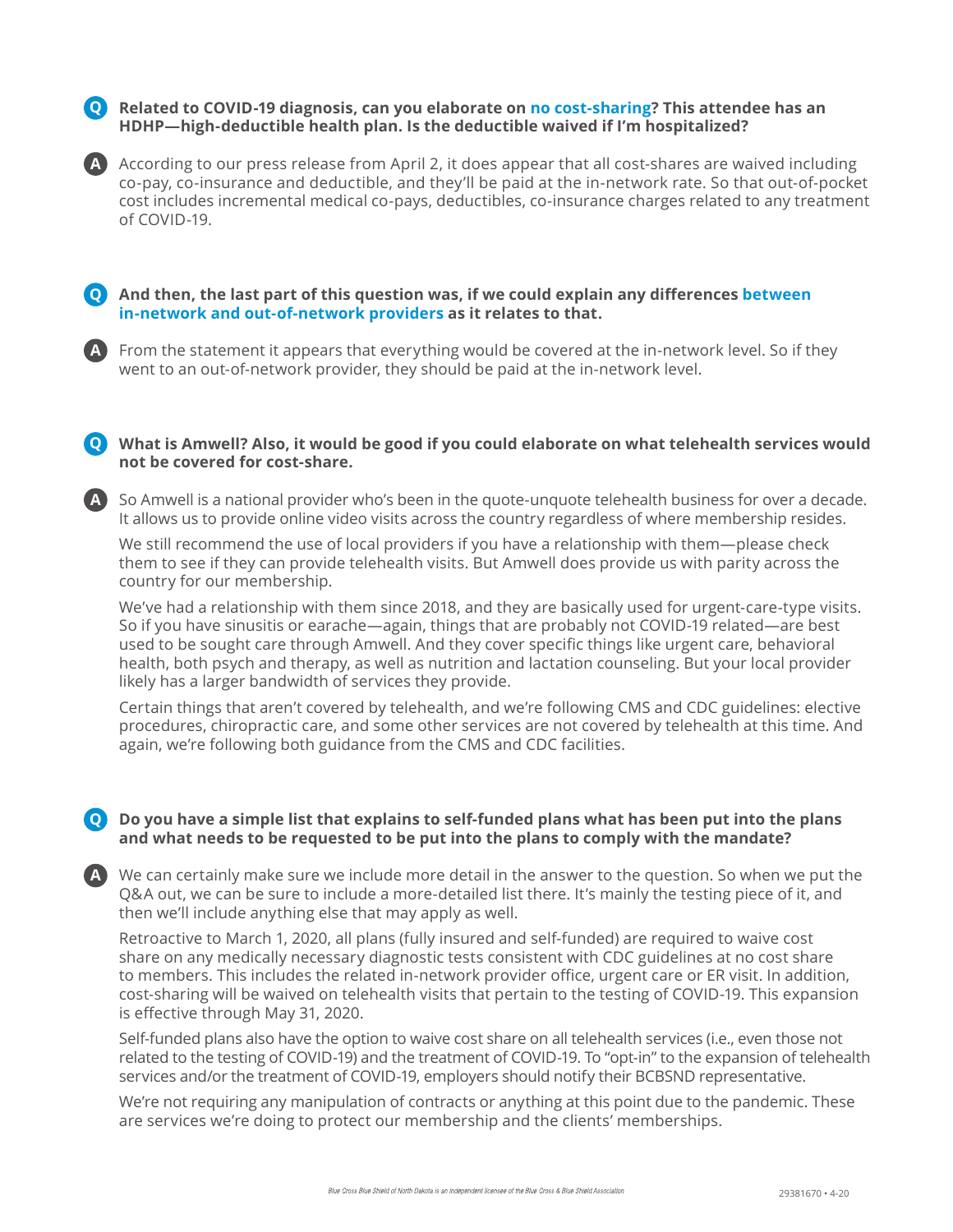# **So there is no benefit plan contract manipulation needed at this time, correct? Q**

Correct. No amendments needed; we won't be doing an amendment like self-funded clients are used to. We won't be doing that amendment piece of it just due to the extenuating circumstances.

#### **So if a self-funded plan elects to waive costs that means that the employer is paying the cost Q instead of the employee, right?**

A Yes, if the employer decides to have those costs waived, the employer would be paying these costs—the employee would not have those cost-shares, obviously. And then whenever the employer is paying a service, that does accumulate towards the individual stop-loss of the person they are paying the service for.

### **Will any mental-health-related issues, drugs prescribed, etc., caused by COVID-19 be covered? Q**

Mental-health-related issues, drugs prescribed etc. as a result of the pandemic situation but not due **A** to a diagnosis of COVID-19 are covered per the current provisions of the member health benefit plan. We encourage members who have questions around treatment to utilize the number on the back of their ID card to discuss any treatment options with case management.

### **Was it mentioned that probationary periods are waived? Q**

**A**

The employers typically set their own probationary periods, which is the time period they want **A** that employee to work for them before being eligible for benefits. When that employer has a set probationary period, we're going to allow employers to remove or reduce those probationary periods that they had set. And if they want to make a new employee eligible sooner, just let us know what you want to change that probationary period to. So, feel free to reach out to your Blue Cross Blue Shield rep and we can get that confirmation in writing from you and then get that probationary period removed if that's your desire.

#### **Did you state that waiving of costs only applies to fully insured plans unless the self-funded Q plans elect to waive?**

Yes, that is correct. So initially Blue Cross Blue Shield decided to waive it on the fully insured side of **A** business, but we wanted to make sure that self-funded employers could be opting-in for that extra payment. So they're still going to pay for the testing piece of it, but if they want to waive all cost-shares on all the treatment included, that's something that they should just reach out to their Blue Cross Blue Shield rep so we can make sure that we note that for your particular employer group.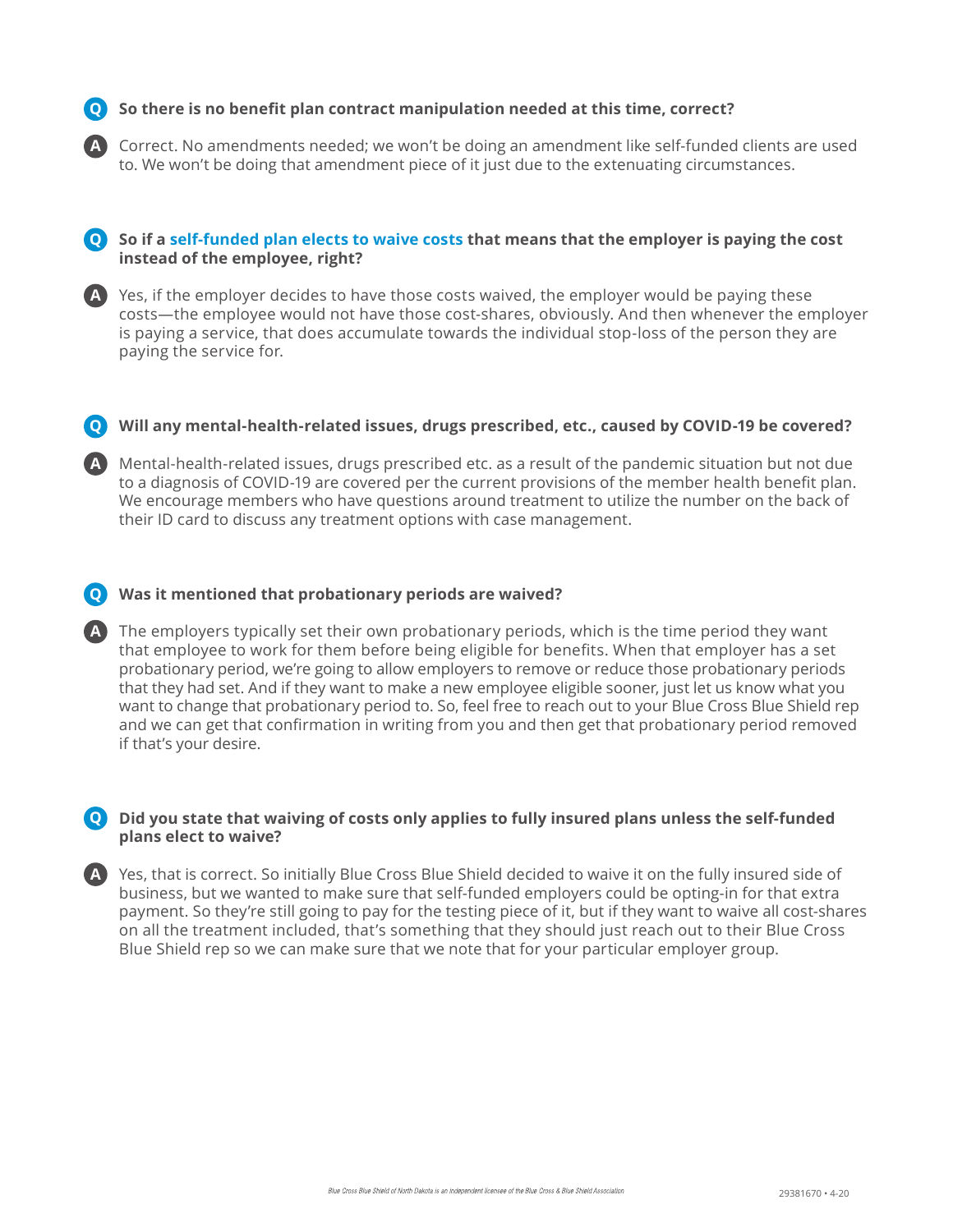**For the premium grace period mentioned, based on the company size, is company size based on Q how many covered participants or full-time employees regardless of covered employees?**

A) I think that no matter what your size is as an employer, if you are having some struggles with paying the premium, please let us know so that we can reach out to our billing department, inform them, so that they are aware that, hey, it's going to take this time period for us to get X dollars in. We can look at setting up payment plan options. But just again, I encourage you to reach out in those particular circumstances, because everybody's probably will be a little different, so I don't think there's a really good canned answer, and I don't think it's so specific to which side you are on as far as how many contracts you have on your employer group billing. Focus more on, if you're having those struggles, reach out to us, and we'll be more than willing to work with you as much as we possibly can.

**If a person tests positive for COVID, and the doctor says to stay home, is there any help with Q stay-home costs?** 

**A** I don't know that we've had any discussions particularly around that, but I would assume that if it's COVID-19 related, services would be covered.

- **What needs to be done if our self-funded plan wants to opt-in to cover out-of-pocket costs? Q**
- Reach out to your Blue Cross Blue Shield rep and we'll get the details from you as far as who you are **A** and that you're wanting to waive the cost-share for treatment. And we'll add that to the benefits, but again, we won't make a formal amendment of that.

**In regard to employees accessing their health plans sooner—is there no waiting period, or Q what is the new waiting period? So if an employee begins work on 4/1, are they eligible to begin health insurance on April 1 now?**

We're leaving that up to the employer to determine that eligibility. And again, if they wish to remove **A** any probationary period that they had previously set, our general rule of enrollment is to enroll folks on the first or the 16th of a month, directly following their full-time employment date. And then if you as an employer wish to offer them coverage on the day of hire, as long as it's the first or the 16th, we can accommodate that, so just let us know that's your desire.

**So as the employer, they keep paying premiums for full-time employees while they're on furlough. Q Is it up to the employer if the premium portion will need to be recouped later when the full-time employees are back to work?**

Since the employer does that today, and if they discontinue taking that amount from their paychecks, **A** that's something that they'll need to revisit at a future date when they're able to take that dollar amount from their paycheck again. We just look at the total premium coming in, we don't necessarily always know—especially our billing department doesn't know which portion of that premium is paid by the employer versus the employee. So very good question, and I hope that helps.